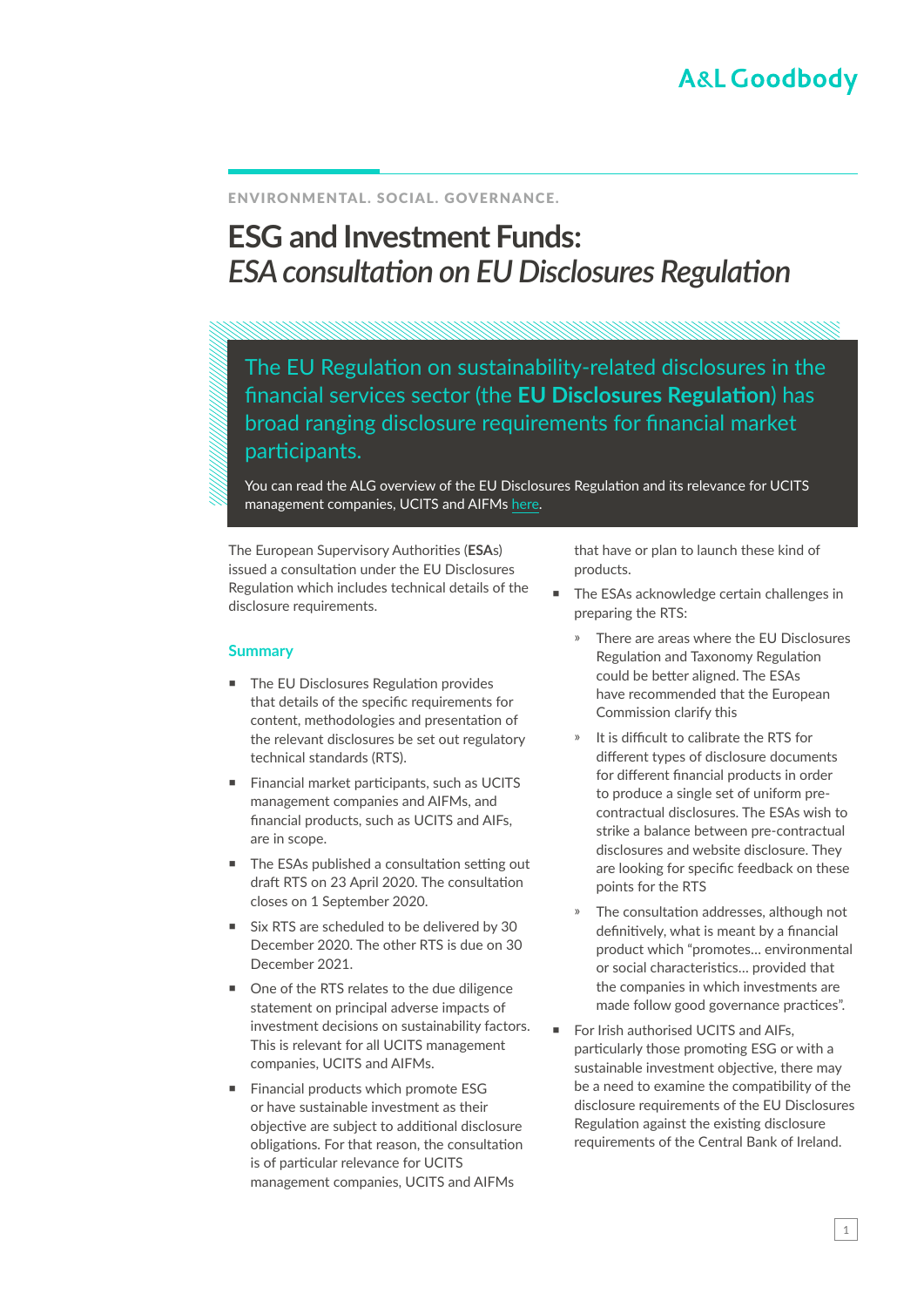Fund

| <b>Term</b>          | <b>Explanation</b>                                 | <b>Abbreviation</b> | <b>FP</b> type                                                       | <b>Description</b>          |
|----------------------|----------------------------------------------------|---------------------|----------------------------------------------------------------------|-----------------------------|
| Financial<br>Market  | This includes a UCITS<br>management company, self- | <b>FMP</b>          | FP that promotes environmental or social<br>characteristics.         | <b>ESG Labelled</b><br>Fund |
| Participant          | managed UCITS and AIFM.                            |                     | FP with sustainable investment as its                                | Sustainable                 |
| Financial<br>Product | This includes UCITS and AIFs.                      | FP.                 | objective, which may or may not have a<br>reference benchmark index. | Fund                        |
|                      |                                                    |                     | FP with reduction in carbon emissions as<br>its objective.           | Carbon<br>Reduction         |

# **EU Disclosures Regulation and RTS**

Below is an overview of the provisions of the EU Disclosures Regulation and the corresponding draft RTS that may be of most relevance to UCITS management companies, UCITS and AIFMs. The requirements shaded in green below apply only to ESG Labelled Funds, Sustainable Funds and / or Carbon Reduction Funds.

| <b>EU Disclosures</b><br><b>Regulation obligation</b>                                                                                                                                                                                                                                                                                             | <b>Who</b>              | <b>RTS proposals</b>                                                                                                                                                                                                                                                                                                                                                                                                                                                                                    | <b>Where</b>                    | <b>When</b><br><b>Effective</b>                                      | <b>EU Disclosures</b><br><b>Regulation</b><br><b>Article</b> | <b>Draft</b><br><b>RTS</b><br><b>Article</b> |
|---------------------------------------------------------------------------------------------------------------------------------------------------------------------------------------------------------------------------------------------------------------------------------------------------------------------------------------------------|-------------------------|---------------------------------------------------------------------------------------------------------------------------------------------------------------------------------------------------------------------------------------------------------------------------------------------------------------------------------------------------------------------------------------------------------------------------------------------------------------------------------------------------------|---------------------------------|----------------------------------------------------------------------|--------------------------------------------------------------|----------------------------------------------|
| Article 4<br>Publish and maintain a<br>due diligence statement<br>where the principal<br>adverse impact of<br>investment decisions on<br>sustainability factors are<br>considered.<br><b>OR</b><br>Where adverse impacts<br>of investment decisions<br>on sustainability factors<br>are not considered, clear<br>reasons why that is the<br>case. | <b>FMP</b>              | A mandatory reporting template for the<br>principal adverse impact statement.<br>Indicators for adverse impacts for climate<br>and environment, social / employees,<br>human rights and corruption / bribery<br>matters including:<br>A core set of mandatory indicators for<br>٠<br>principal adverse impacts.<br>Additional indicators for environmental<br>٠<br>and social factors.<br>A statement to be published where adverse<br>impacts are not considered.<br>Publication by 30 June each year. | Website                         | 10 March<br>2021<br>RTS to be<br>delivered by<br>30 December<br>2020 | $\overline{4}$                                               | $4 - 13$                                     |
| Article 8<br>For an ESG Labelled Fund<br>if investee companies<br>follow good governance<br>practices, the FMP must<br>disclose prescribed<br>information on (i) how<br>those characteristics are<br>met (ii) any index used as<br>a reference benchmark.                                                                                         | <b>FMP</b><br><b>FP</b> | A disclosure template in Annex II.<br>Prescribed pre-contractual information to<br>be presented under the following headings:<br>environmental or social characteristics<br>٠<br>promoted by the FP<br>no sustainable investment objective<br>ш<br>investment strategy<br>ш<br>sustainability indicators<br>ш<br>use of derivatives<br>п<br>website reference<br>п<br>reference benchmark where an index<br>ш<br>has been designated.                                                                   | Pre-<br>contractual<br>Document | 10 March<br>2021<br>RTS to be<br>delivered by<br>30 December<br>2020 | 8                                                            | $14 - 22$                                    |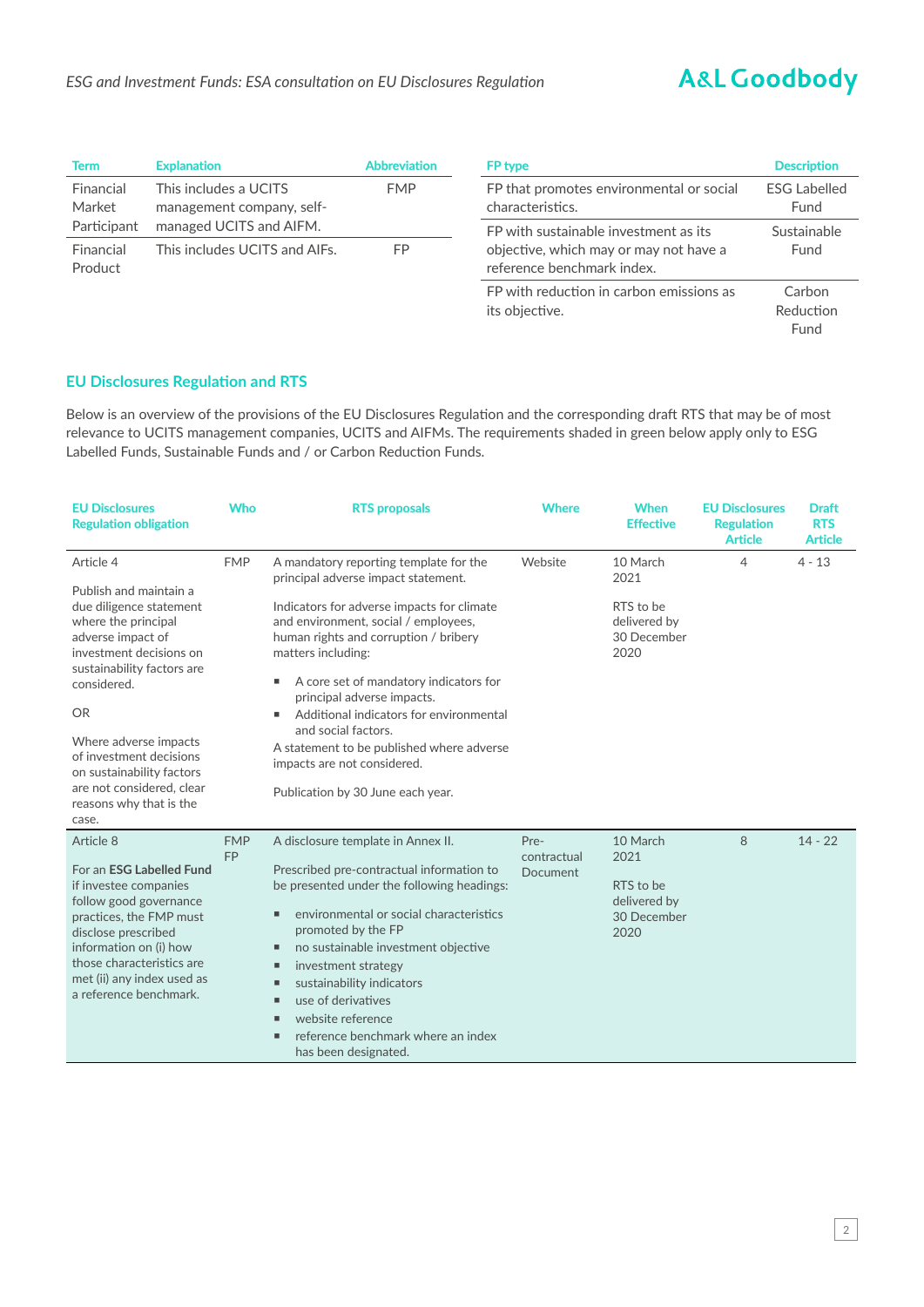| <b>EU Disclosures</b><br><b>Regulation obligation</b>                                                                                                                                                                                                                                                                                                                                                                                                                                                                                                                        | Who                     | <b>RTS proposals</b>                                                                                                                                                                                                                                                                                                                                                                                                                                                                                                                                                                                                                                                                                                                                                                                                                                                     | <b>Where</b>                           | <b>When</b><br>Effective                                              | <b>EU Disclosures</b><br><b>Regulation</b><br><b>Article</b> | <b>Draft</b><br><b>RTS</b><br><b>Article</b> |
|------------------------------------------------------------------------------------------------------------------------------------------------------------------------------------------------------------------------------------------------------------------------------------------------------------------------------------------------------------------------------------------------------------------------------------------------------------------------------------------------------------------------------------------------------------------------------|-------------------------|--------------------------------------------------------------------------------------------------------------------------------------------------------------------------------------------------------------------------------------------------------------------------------------------------------------------------------------------------------------------------------------------------------------------------------------------------------------------------------------------------------------------------------------------------------------------------------------------------------------------------------------------------------------------------------------------------------------------------------------------------------------------------------------------------------------------------------------------------------------------------|----------------------------------------|-----------------------------------------------------------------------|--------------------------------------------------------------|----------------------------------------------|
| Article 9<br>For a Sustainable Fund,<br>in addition to information<br>on integrating<br>sustainability risks,<br>prescribed information<br>must be disclosed<br>depending on whether<br>or not an index has been<br>used as a reference<br>benchmark.<br>For a Carbon Reduction<br>Fund, in addition<br>to information on<br>integrating sustainability<br>risks, prescribed<br>information must be<br>disclosed.                                                                                                                                                            | <b>FMP</b><br><b>FP</b> | A disclosure template in Annex III.<br>Prescribed pre-contractual information to<br>be presented, including under the following<br>headings:<br>sustainable investment objective<br>no significant harm to the sustainable<br>٠<br>objective<br>investment strategy<br>ш<br>sustainability indicators<br>ш<br>use of derivatives<br>ш<br>website reference<br>ш<br>sustainable investment objective<br>п<br>attainment where an index has been<br>designated<br>objective for reduction in carbon<br>٠<br>emissions where that is an objective                                                                                                                                                                                                                                                                                                                           | Pre-<br>contractual<br><b>Document</b> | 10 March<br>2021<br>RTS to be<br>delivered by<br>30 December<br>2020  | 9                                                            | $23 - 32$                                    |
| Article 10<br>For <b>ESG Labelled Funds</b> ,<br>Sustainable Funds and<br><b>Carbon Reduction</b><br><b>Funds</b> , publication of<br>a description of the<br>environmental / social<br>characteristics or<br>objective; information<br>on methodologies<br>used to assess,<br>measure and monitor<br>the characteristics or<br>objective including<br>the data sources and<br>screening criteria for<br>underlying assets and the<br>sustainability indicators<br>used to measure the<br>characteristics or<br>objective.<br>Information required<br>under Art 8, 9 and 11. | <b>FMP</b>              | In the same part of the website dealing<br>with the particular FP and which includes<br>marketing communications, in a section<br>entitled, "sustainability-related disclosures",<br>the FMP must outline the environmental<br>/ social characteristics or the sustainable<br>investment objective of that FP.<br>The information must be set out under<br>prescribed headings, depending on the<br>type of FP such as:<br>summary<br>ш<br>environmental or social characteristics<br>٠<br>/ no sustainable objective / sustainable<br>objective<br>proportion of investments<br>п<br>investment strategy<br>ш<br>monitoring<br>п<br>methodologies<br>Ξ<br>due diligence<br>engagement policies<br>٠<br>data sources and processing<br>Е<br>limitation to methodologies and data<br>п<br>designated reference benchmark<br>п<br>attainment of sustainable objective<br>٠ | Website                                | 10 March<br>2021<br>RTS to be<br>delivered by<br>30 December<br>2020  | 10                                                           | $33 - 35$                                    |
| Article 11<br>In the periodic report:<br>For <b>ESG Labelled Funds</b><br>the extent to which<br>environmental or social<br>characteristics are met.<br>For Sustainable Funds and<br><b>Carbon Reduction Funds</b><br>the overall sustainability-<br>related impact and where<br>an index has been used as<br>a reference benchmark, a<br>comparison of the impact<br>of the FP against the<br>index.                                                                                                                                                                        | <b>FMP</b><br><b>FP</b> | A disclosure template in Annex IV and V.<br>The information must be in prescribed<br>headings including:<br>attainment of the environmental or<br>٠<br>social characteristics / sustainable<br>objective<br>no significant harm of sustainable<br>٠<br>investment objectives<br>top investments<br>٠<br>sustainable performance of the<br>ш<br>benchmark index<br>proportion of sustainability-related<br>٠<br>investments<br>actions taken to attain environmental<br>٠<br>or social characteristics.                                                                                                                                                                                                                                                                                                                                                                   | Periodic<br>Report                     | 1 January<br>2022<br>RTS to be<br>delivered by<br>30 December<br>2020 | 11                                                           | $36 - 52$                                    |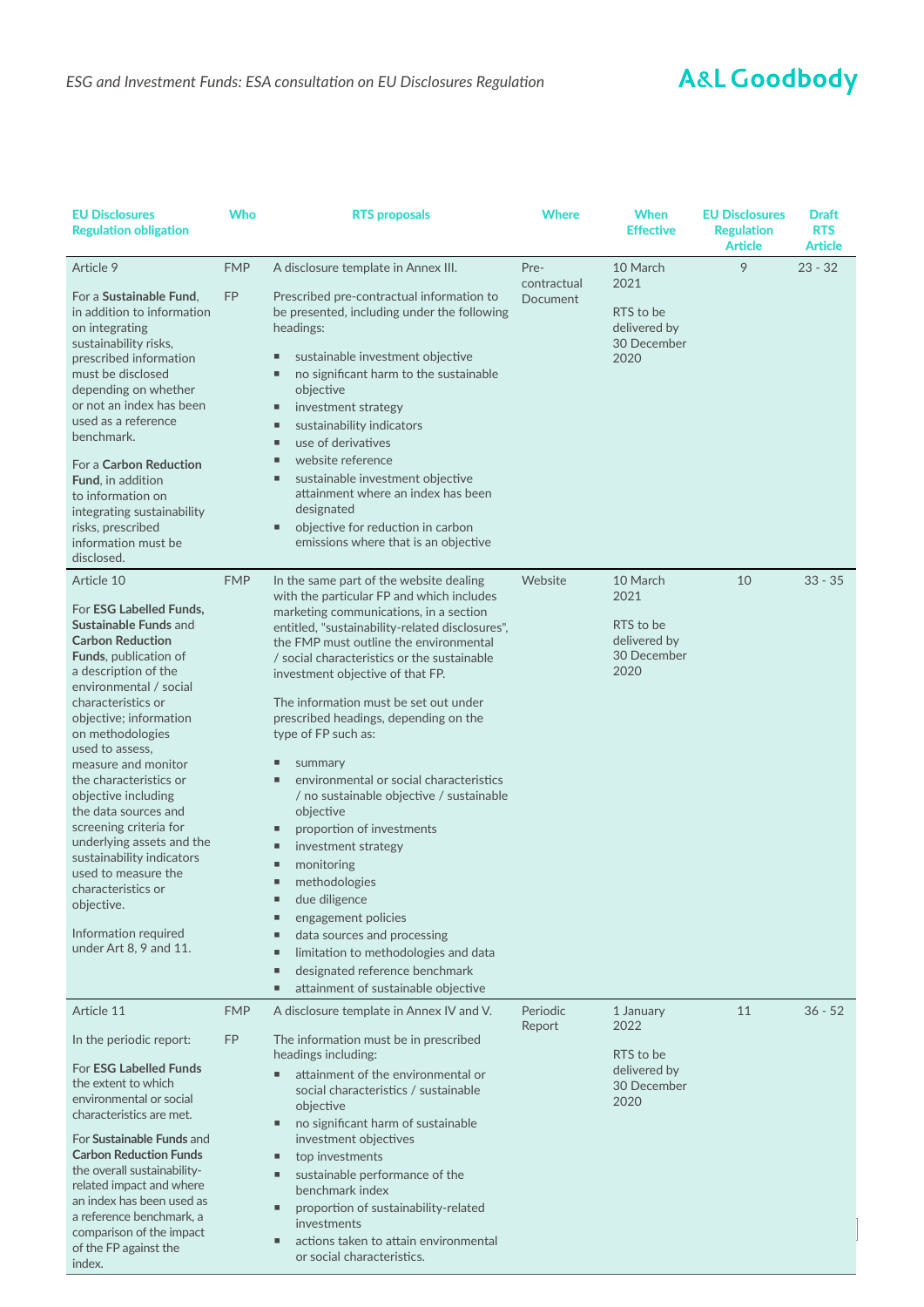## **Some observations**

#### **Principal adverse impact reporting**

The ESAs acknowledge that this is a relatively new area. They are also aware that availability of data is a big challenge in preparing sustainabilityrelated information to end investors.

The ESAs consider that certain adverse impacts should always be considered principal adverse impacts and have set out a list of mandatory indicators in an annex to the draft RTS. FMPs will have no choice to determine whether their investments lead to principal adverse impacts for those indicators. Any positive value for the indicator assessment is automatically a principal adverse impact. There are also a set of suggested additional non-exhaustive indicators. FMPs have to choose at least one environmental indicator and one social indicator to be included in the principal adverse impact disclosure.

The draft RTS also propose the statement to be included where adverse impacts of investment decisions are not considered by FMPs.

#### **Alignment with the Taxonomy Regulation**

The EU Disclosures Regulation defines "sustainable investments" without reference to the Taxonomy Regulation. So, for example, an FP may invest in an equity or debt instrument which carries on a variety of activities. Some activities may be taxonomy-eligible and some may not. The ESAs discussed whether Sustainable Funds or Carbon Reduction Funds should be limited to those acquiring investments which are fully taxonomy-eligible. This would be a favourable outcome as an aid to comparability of sustainable investments and combating greenwashing.

The EU Disclosures Regulation definition of "sustainable investments" includes both environmental and social objectives. The Taxonomy Regulation limits it to environmental objectives.

#### **Do not significantly harm**

The ESAs have included in this consultation suggested proposals on "do not significantly harm" disclosure related to the adverse impact indicators. The Taxonomy Regulation empowers the ESAs to produce RTS on the concept of "do not significantly harm". The ESAs view this as creating an opportunity to align the concept of sustainable investments in the EU Disclosures

Regulation with compliant investments financing activities in the Taxonomy Regulation.

The disclosure of principal adverse impact and significant harm may involve different use of the same indicators. The ESAs suggest that the European Commission should consider clarifying the relation between these concepts.

#### **Proportion of investments in activities eligible in the Taxonomy Regulation**

The ESAs concluded that this proportion should be disclosed by FMPs. This work has been delayed because of the extended deadlines under the Taxonomy Regulation.

#### **Delayed pre-contractual and periodic disclosure templates**

The ESAs are suggesting that sustainability-related information is contained in a dedicated section of sectoral pre-contractual disclosures. The draft RTS contain mandatory disclosure templates for precontractual and periodic disclosure for products promoting ESG or having sustainable investment as their objective. Placeholders for these are included in the draft RTS as Annex II, III, IV and V. Currently, the drafting of these templates has been delayed and a separate process will be launched by the ESAs for this.

#### **Balancing pre-contractual and website disclosure**

The ESAs highlighted this as a challenge. Specific feedback has been sought in the consultation on this point.

#### **Passive and active strategy disclosure**

To ensure a level playing field on disclosure, the ESAs decided that products with a sustainable investment objective relying on a passive investment strategy should disclose index-level information for the relevant disclosure requirements.

#### **ESG product categorisation and greenwashing**

The scope of FPs with environmental or social characteristics under Article 8 of the EU Disclosures Regulation is acknowledged to be very broad. It is intended to catch FPs with different environmental and social ambitions that do not qualify as Sustainable Funds under Article 9. The ESAs acknowledge the potential greenwashing risks with this broad categorisation.